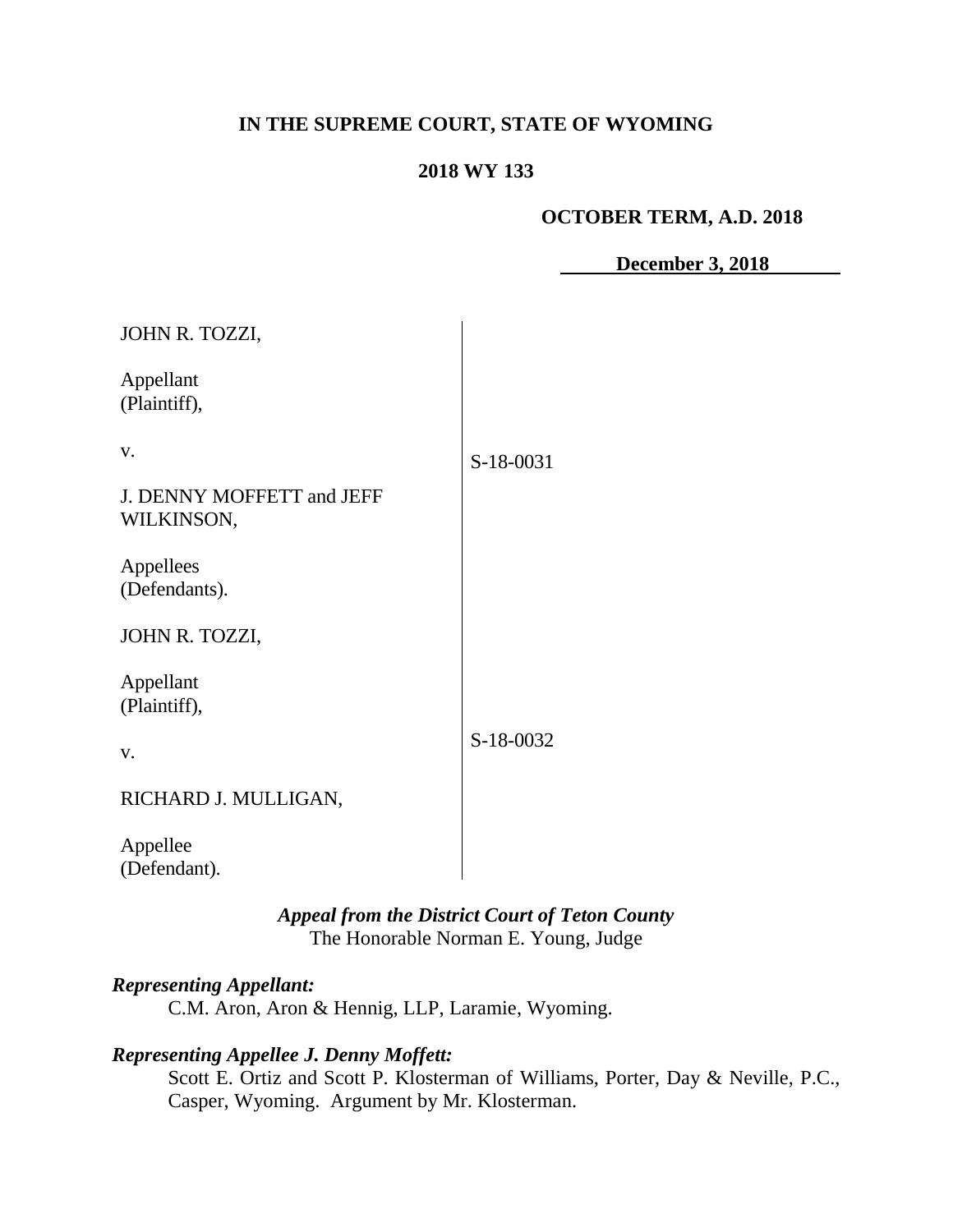#### *Representing Appellee Jeff Wilkinson:*

Kim D. Cannon, Davis & Cannon, LLP, Sheridan, Wyoming; Leah C. Schwartz, Davis & Cannon, LLP, Cheyenne, Wyoming. Argument by Mr. Cannon.

#### *Representing Appellee Richard J. Mulligan:*

John A. Sundahl and Patrick M. Brady of Sundahl, Powers, Kapp & Martin, LLC, Cheyenne, Wyoming. Argument by Mr. Sundahl.

*Before DAVIS, C.J., and BURKE\*, FOX, KAUTZ, and BOOMGAARDEN, JJ.*

*\* Justice Burke retired from judicial office effective October 8, 2018, and, pursuant to Article 5, § 5 of the Wyoming Constitution and Wyo. Stat. Ann. § 5-1-106(f) (LexisNexis 2017), he was reassigned to act on this matter on October 9, 2018.*

**NOTICE: This opinion is subject to formal revision before publication in Pacific Reporter Third. Readers are requested to notify the Clerk of the Supreme Court, Supreme Court Building, Cheyenne, Wyoming 82002, of typographical or other formal errors so correction may be made before final publication in the permanent volume.**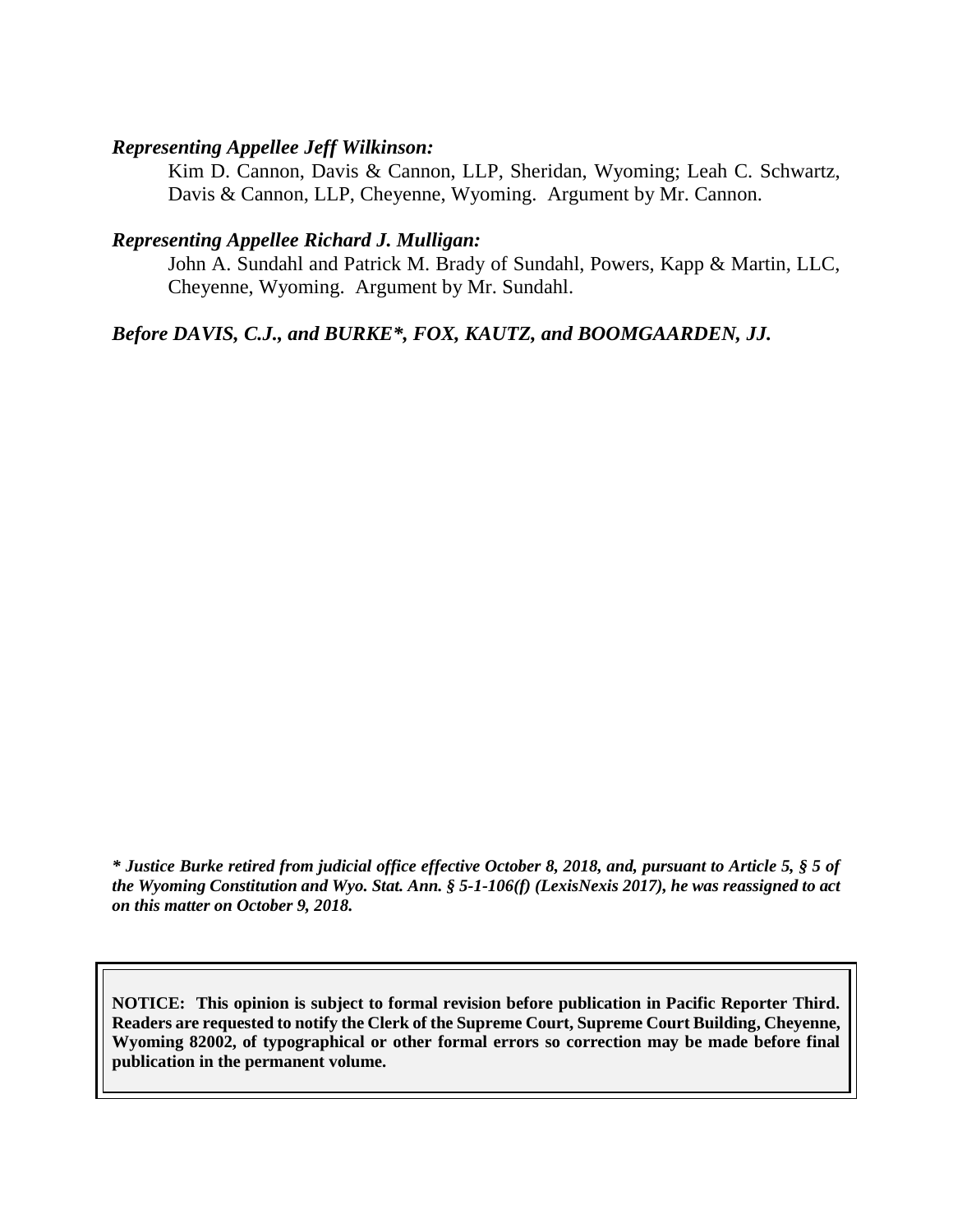### **KAUTZ, Justice.**

[¶1] This is a consolidated appeal involving professional malpractice, breach of fiduciary duty, and conversion claims arising out of conservatorship and divorce proceedings. In 2011, Georgene Tozzi filed for divorce from the appellant, John R. Tozzi. Concerned about Mr. Tozzi's mental state and potential waste of the marital estate, Mrs. Tozzi petitioned the district court for the appointment of a temporary conservator for Mr. Tozzi. The district court granted the petition and appointed Jeff Wilkinson as Mr. Tozzi's conservator and J. Denny Moffett as counsel for the conservator. Mr. Wilkinson and Mr. Moffett retained Richard J. Mulligan to represent Mr. Tozzi in the divorce. In October 2013, after the divorce concluded, the district court determined the conservatorship was no longer necessary and terminated it. In 2015, Mr. Tozzi filed a lawsuit against Mr. Wilkinson, Mr. Moffett and Mr. Mulligan (collectively referred to as "the Appellees") alleging conversion, professional malpractice, and breach of fiduciary duty. The district court granted summary judgment in favor of the Appellees, and Mr. Tozzi appeals those orders.

#### **ISSUES**

[¶2] Mr. Tozzi states the following claims in his appeal against Mr. Moffett and Mr. Wilkinson:

> ISSUE 1: Did disputes of material fact preclude entry of summary judgment?

> ISSUE 2: Was it error for the [d]istrict [c]ourt to strike the affidavit of [Mr. Tozzi's] expert for offering opinions based on hypothetical facts, and to grant summary judgment in reliance entirely on the non-factual affidavits of [the defendant's] experts?

> ISSUE 3: Did the [d]istrict [c]ourt misapply the doctrines of res judicata and collateral estoppel to a legal malpractice claim alleging misconduct in obtaining the prior judgment?

> ISSUE 4: Was it [e]rror for the [d]istrict [c]ourt to [d]isregard the [c]ommon [s]ense [e]xception in [a]pplying the [s]tandard [a]pplicable to [l]egal [m]alpractice?

> ISSUE 5: In a [c]onservatorship, do Wyoming Statutes require submission of detailed billings to the [c]ourt for approval of attorneys' fees and [c]onservator fees?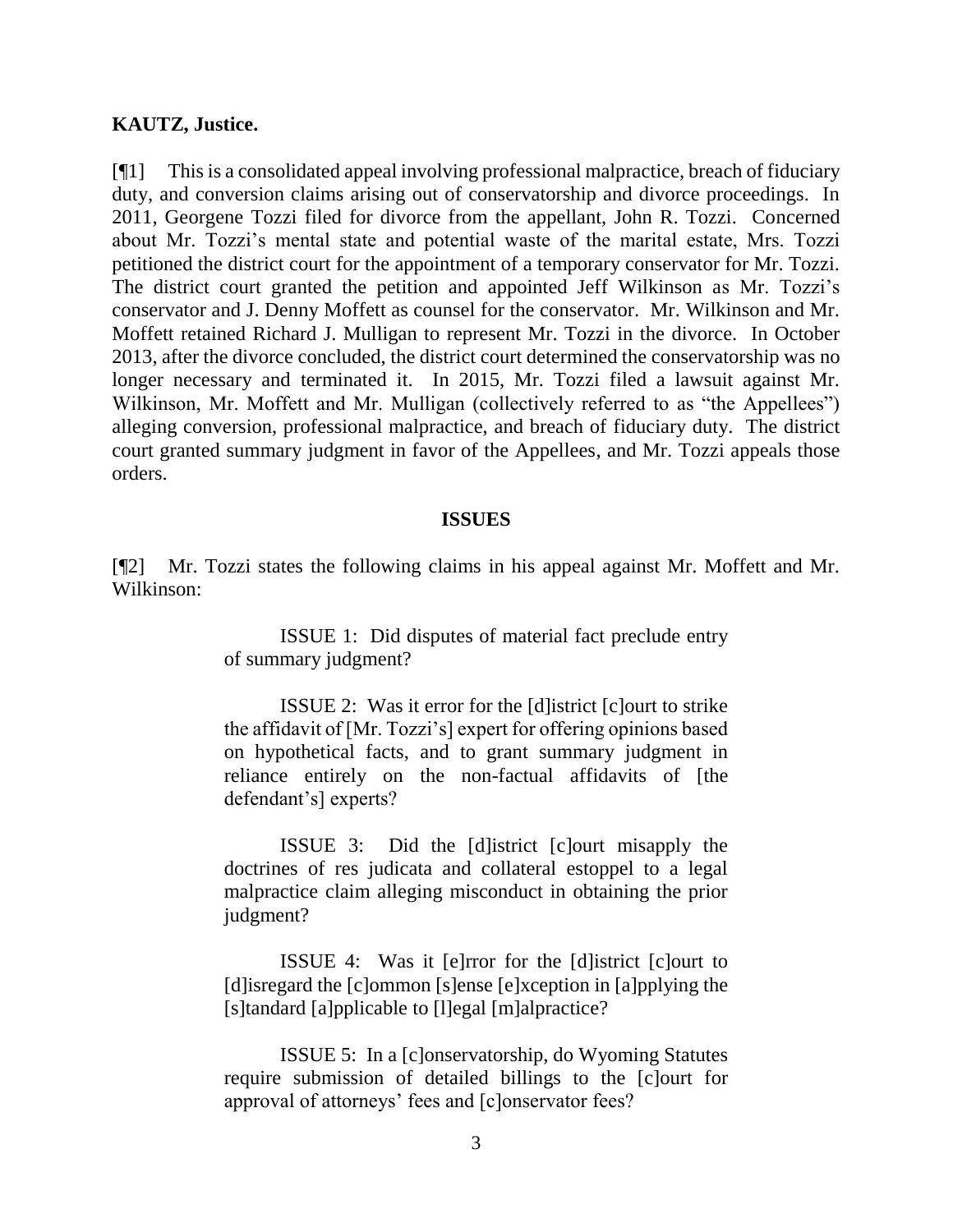[¶3] Mr. Tozzi raises the following issues in his appeal against Mr. Mulligan:

ISSUE 1: Did disputes of material fact preclude entry of summary judgment?

ISSUE 2: Was it error for the [d]istrict [c]ourt to strike the affidavit of [Mr. Tozzi's] expert for offering opinions based on hypothetical facts, and to grant summary judgment in reliance entirely on the non-factual affidavits of [the defendants'] experts?

ISSUE 3: Is an attorney hired by a [c]onservator a third party claimant, such that his claim for attorneys' [fees] must be submitted in accordance with statute?

### **FACTS**

[¶4] In 2011, Mrs. Tozzi filed for divorce. Mr. Tozzi did not respond to the divorce complaint and the clerk of court entered a default against him. Mrs. Tozzi then requested the district court appoint a temporary conservator for Mr. Tozzi to prevent waste of the marital property due to Mr. Tozzi's mental state. Mr. Tozzi struggled with depression throughout his life, and his condition worsened after Mrs. Tozzi filed for divorce. She was concerned with his inability to receive and evaluate information, make or communicate decisions, or manage the property. In the days leading up to Mrs. Tozzi's request for the conservator, Mr. Tozzi's daughter visited her father and found him living in filth and squalor and not taking care of himself. The daughter tried to convince Mr. Tozzi to seek medical treatment, and after he refused, she called for emergency assistance and he was taken to the hospital via ambulance. The district court appointed Mr. Tozzi's longtime accountant, Jeff Wilkinson, as temporary conservator, and J. Denny Moffett as legal counsel for Mr. Wilkinson as conservator. Mr. Wilkinson and Mr. Moffett retained Richard J. Mulligan to serve as Mr. Tozzi's counsel in the divorce proceedings.

[¶5] The district court converted the temporary conservatorship to a permanent conservatorship, and the divorce proceedings continued to trial after Mr. Mulligan convinced the court to set aside the default judgment entered against Mr. Tozzi. After a trial, the district court entered a divorce decree dividing the marital property. Mr. Tozzi received approximately \$75,000,000 in assets and Mrs. Tozzi received approximately \$74,500,000 in assets.

[¶6] On May 20, 2013, seven months after the divorce decree was entered, Mr. Wilkinson and Mr. Moffett filed a petition requesting that the district court terminate the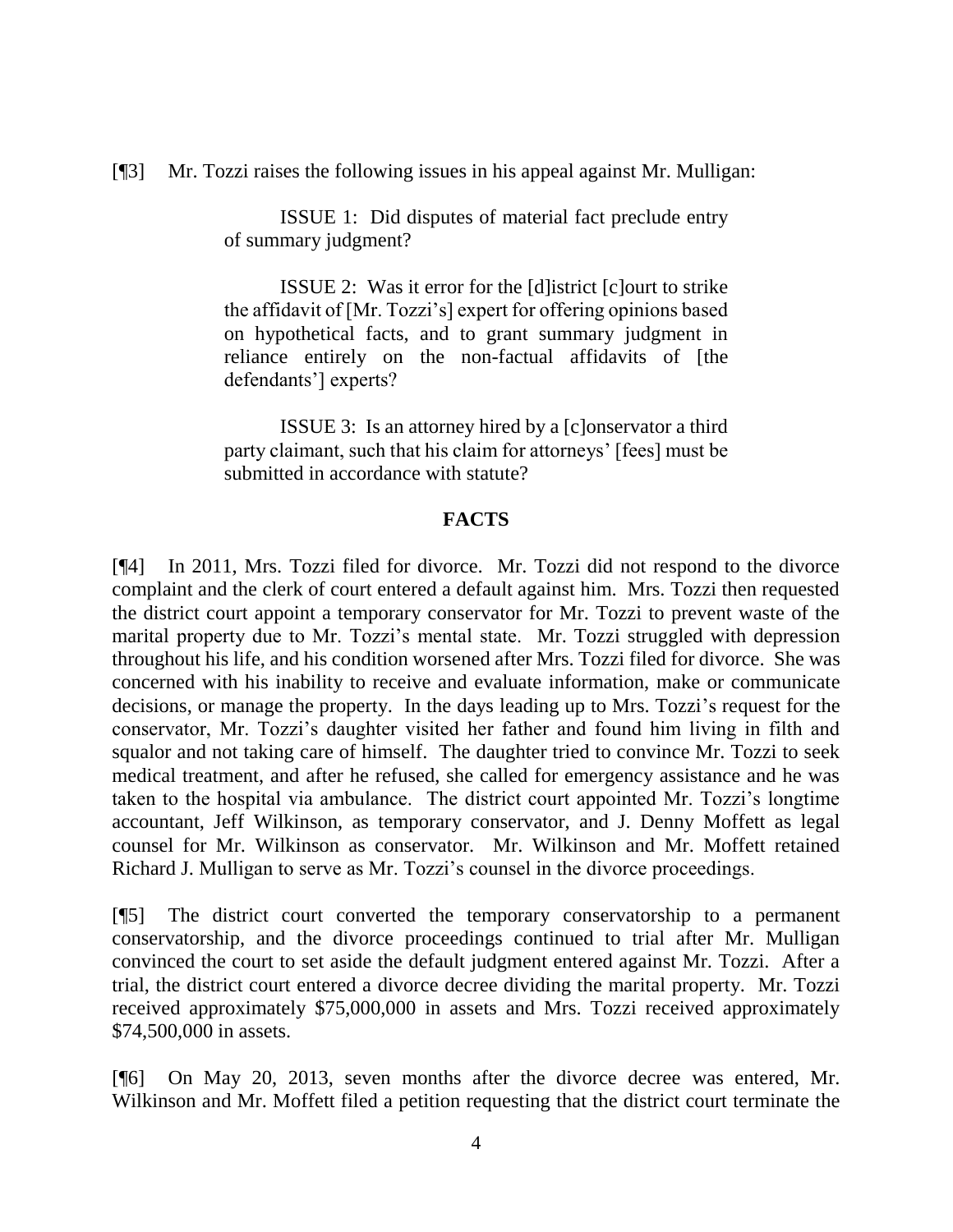conservatorship. The district court heard the petition in July 2013, determined Mr. Tozzi was no longer in need of a conservator, and ordered that Mr. Wilkinson transfer the assets in the conservatorship to Mr. Tozzi and prepare the final report and accounting of the conservatorship. He did so, and on October 3, 2013, the district court entered an order approving the final report and accounting and terminated the conservatorship.

[¶7] Nearly a year later, Mr. Tozzi submitted a motion under Wyoming Rule of Civil Procedure 60(b), requesting the district court vacate its final order in the conservatorship except for the actual termination of the conservatorship. Mr. Tozzi argued the Appellees engaged in continued misconduct during the entirety of the conservatorship and alleged they made various misrepresentations to the court. Mr. Tozzi also claimed the Appellees took excessive fees from the conservatorship, failed to follow statutory procedures for submitting attorney's fees claims, and the final report and accounting did not comply with the law. He explained he did not bring the motion sooner because he could not retain counsel until August 2014 and did not have access to Mr. Wilkinson's conservator records until September 2014. The district court denied the motion, finding that Mr. Tozzi had not filed his motion in a reasonable amount of time after entry of the order and he failed to provide newly discovered evidence that would justify setting aside the order in the conservatorship proceeding.

[¶8] Mr. Tozzi did not appeal the district court's order denying the Rule 60(b) motion. Instead, he filed a complaint against Mr. Wilkinson and Mr. Moffett alleging conversion of funds, professional malpractice, and breach of fiduciary duty. He filed a separate complaint against Mr. Mulligan, also alleging conversion of funds and professional malpractice. The two cases were consolidated for discovery and trial. The district court issued a scheduling order, which included the requirements and deadlines for expert witness designations. The parties filed their expert witness designations on the date designated in the scheduling order.

[¶9] Each of the Appellees filed a motion for summary judgment. While each motion varied, all three were based on these premises: 1) there were no genuine issues of material fact in dispute and the Appellee was entitled to judgment as a matter of law; and 2) the doctrines of res judicata and collateral estoppel precluded Mr. Tozzi from relitigating these claims. Mr. Tozzi responded to each motion, and also filed an affidavit from one of his expert witnesses, Henry Bailey, an attorney who has practiced law in Wyoming for almost forty years. Mr. Moffett and Mr. Mulligan moved to strike Mr. Bailey's affidavit under Wyoming Rule of Civil Procedure 37(c) on the ground that the affidavit contained opinions about causation that were not disclosed in Mr. Bailey's expert witness designation. They also pointed out that in his deposition, Mr. Bailey testified he had no opinions regarding causation and damages; therefore his affidavit opinions were directly contrary to his previous testimony. The district court determined that, because Mr. Bailey's causation opinions were not disclosed in his expert witness designation, they were untimely, and granted the motion to strike Mr. Bailey's affidavit.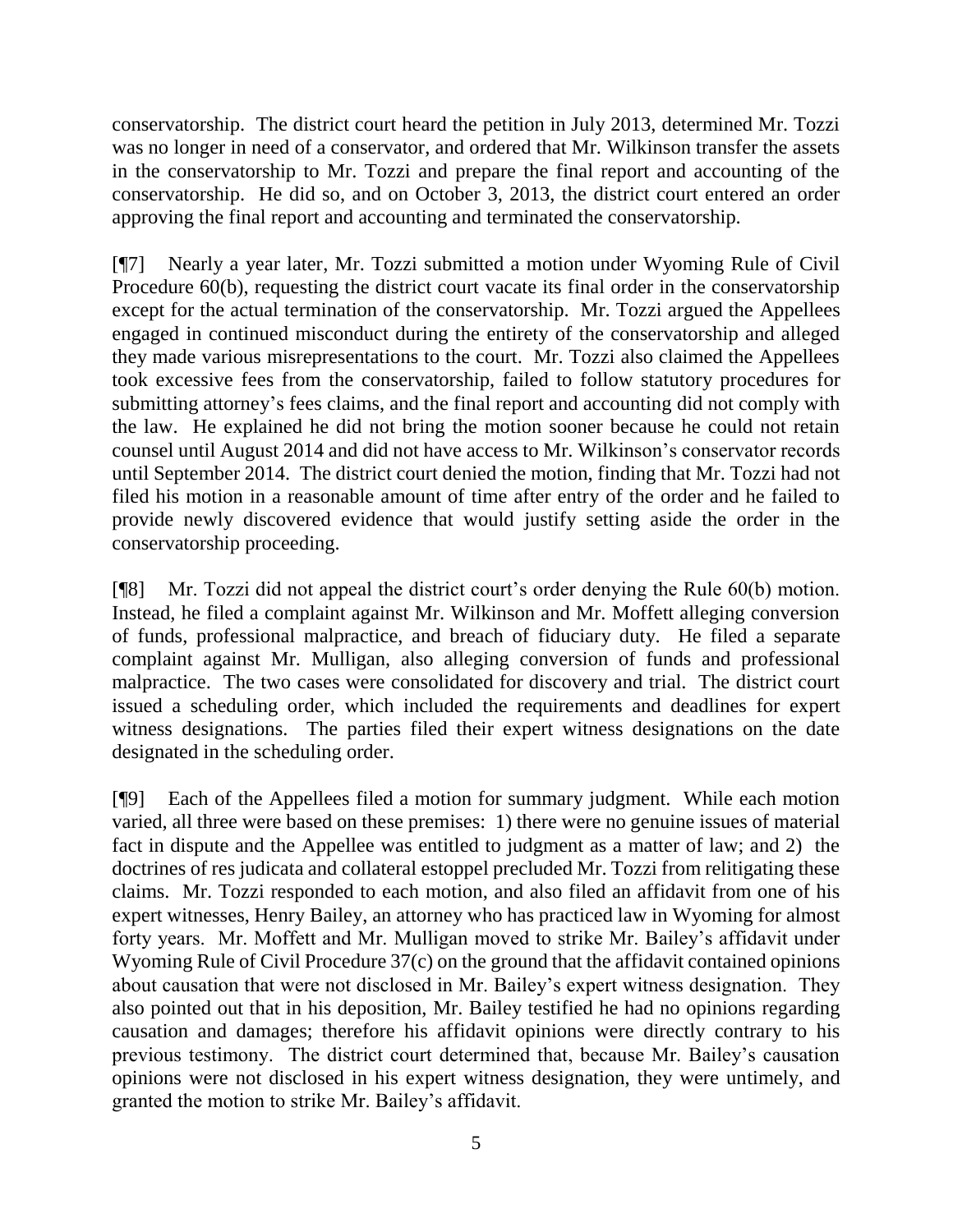[¶10] The district court granted summary judgment in favor of the Appellees. The court agreed that the doctrines of res judicata and collateral estoppel prevented Mr. Tozzi from relitigating the reasonableness and lawfulness of the fees that were approved by the court in the conservatorship proceedings. The court also concluded that each of the Appellees had demonstrated a prima facie case for summary judgment and Mr. Tozzi had failed to come forward with evidence demonstrating a genuine issue of material fact. Mr. Tozzi timely appealed each of those orders.

#### **STANDARD OF REVIEW**

[¶11] When reviewing a district court's order granting summary judgment, we review the decision *de novo*.

> [W]e review a summary judgment in the same light as the district court, using the same materials and following the same standards. *Snyder v. Lovercheck*, 992 P.2d 1079, 1083 (Wyo. 1999); *40 North Corp. v. Morrell*, 964 P.2d 423, 426 (Wyo. 1998). We examine the record from the vantage point most favorable to the party opposing the motion, and we give that party the benefit of all favorable inferences that may fairly be drawn from the record. *Id*. A material fact is one which, if proved, would have the effect of establishing or refuting an essential element of the cause of action or defense asserted by the parties. *Id*. If the moving party presents supporting summary judgment materials demonstrating no genuine issue of material fact exists, the burden is shifted to the non-moving party to present appropriate supporting materials posing a genuine issue of material fact for trial. *Roberts v. Klinkosh*, 986 P.2d 153, 155 (Wyo. 1999); *Downen v. Sinclair Oil Corp*., 887 P.2d 515, 519 (Wyo. 1994).

*Bear Peak Res., LLC v. Peak Powder River Res., LLC*, 2017 WY 124, ¶ 10, 403 P.3d 1033, 1040 (Wyo. 2017) (quoting *Rogers v. Wright*, 2016 WY 10, ¶ 7, 366 P.3d 1264, 1269 (Wyo. 2016)).

[¶12] The district court's decision to strike Mr. Bailey's affidavit occurred before and independently of its decision to grant summary judgment. A district court's decision regarding the admissibility of evidence is reviewed for an abuse of discretion. *Armstrong v. Hrabal*, 2004 WY 39, ¶ 10, 87 P.3d 1226, 1230 (Wyo. 2004).

### **DISCUSSION**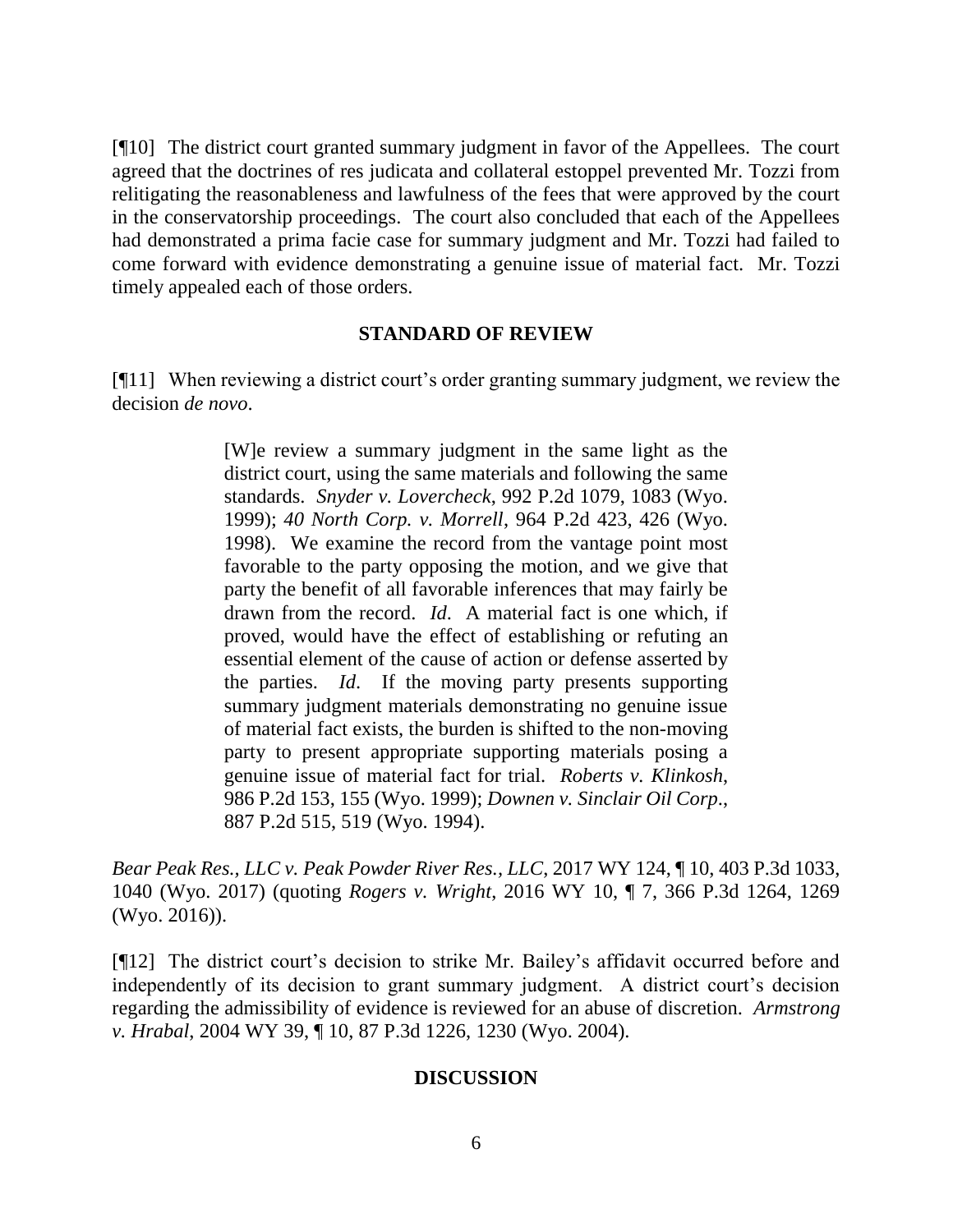[¶13] Due to the nature of the various issues Mr. Tozzi brings on appeal, and the fact that some of the issues can be addressed in conjunction with others, we will address issues in categories and not necessarily in the order presented by Mr. Tozzi.

# **Res Judicata and Collateral Estoppel**

[¶14] In each of his lawsuits, Mr. Tozzi asserted the Appellees converted conservatorship funds by receiving improper and excessive fees. The district court determined Mr. Tozzi's claims were barred by the doctrines of res judicata and collateral estoppel. It concluded the fees had already been deemed appropriate when the conservator court approved the final report and accounting, and Mr. Tozzi did not appeal that determination. Therefore, the issue could not be relitigated in the present proceeding.

[¶15] Mr. Tozzi has not challenged on appeal the district court's application of res judicata and collateral estoppel to bar his conversion claim against Mr. Mulligan. In his appellate brief concerning Mr. Moffett and Mr. Wilkinson, his issue statement refers to the district court's application of res judicata simply to a "legal malpractice" claim, which would apply only to Mr. Moffett; however, the substance of his argument refers to both Mr. Moffett and Mr. Wilkinson. The internal inconsistency of Mr. Tozzi's brief is of no consequence in this circumstance as the applicability of res judicata and collateral estoppel is the same with respect to both Mr. Moffett and Mr. Wilkinson.

[¶16] Res judicata and collateral estoppel are preclusion doctrines that serve important functions in the judicial process:

> To preclude parties from contesting matters that they have had a full and fair opportunity to litigate protects their adversaries from the expense and vexation attending multiple lawsuits, conserves judicial resources and fosters reliance on judicial action by minimizing the possibility of inconsistent decisions.

*Worman v. Carver*, 2002 WY 59, ¶ 13, 44 P.3d 82, 86 (Wyo. 2002) (quoting *Montana v. United States*, 440 U.S. 147, 153-54, 99 S.Ct. 970, 973-74, 59 L.Ed.2d 210 (1979)). While the two doctrines serve similar purposes, they are used in different circumstances. Res judicata, also called claim preclusion, "bars relitigation of previously litigated claims or causes of action." *Slavens v. Bd. of County Comm'rs for Uinta County*, 854 P.2d 683, 686 (Wyo. 1993). To determine whether res judicata applies, courts analyze the following four factors:

> (1) identity in parties; (2) identity in subject matter; (3) the issues are the same and relate to the subject matter; and (4) the capacities of the persons are identical in reference to both the subject matter and the issues between them.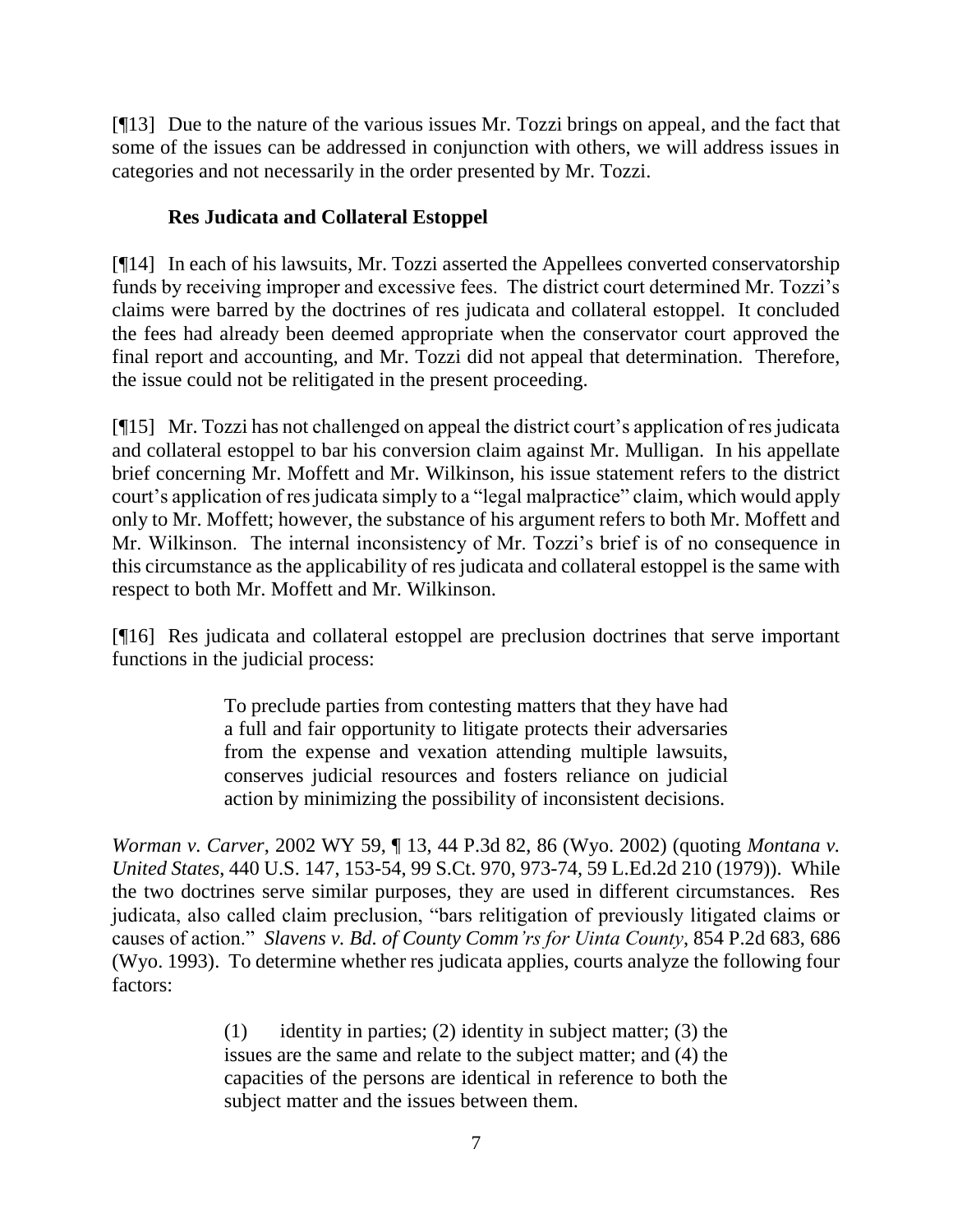*Id*. (quoting *Moore v. Moore*, 835 P.2d 1148, 1151 (Wyo. 1992)). Importantly, res judicata "bars not just issues that were actually litigated in the prior action, but issues that could have been raised in that action." *Wilson v. Lucerne Canal and Power Co*., 2007 WY 10, ¶ 23, 150 P.3d 653, 662 (Wyo. 2007).

[¶17] Collateral estoppel, also called issue preclusion, "bars relitigation of previously litigated issues." *Slavens*, 854 P.2d at 686. The courts analyze four factors when determining whether collateral estoppel applies:

> (1) whether the issue decided in the prior adjudication was *identical* with the issue presented in the present action; (2) whether the prior adjudication resulted in a judgment on the merits; (3) whether the party against whom collateral estoppel is asserted was a party or in privity with a party to the prior adjudication; and (4) whether the party against whom collateral estoppel is asserted had a full and fair opportunity to litigate the issues in the prior proceeding.

*Id*. (emphasis in original).

[¶18] Mr. Tozzi did not make a claim of conversion in the conservatorship as he does in the present matter. However, the district court determined the conservator fees and conservator's attorney's fees were lawful and reasonable when it "confirm[ed] and approve[d] the actions and expenditures of the Conservator" and approved the final accounting of the conservatorship under Wyo. Stat. Ann. §§ 3-3-1103 and 1106 (Lexis Nexis 2013). That decision is necessarily part and parcel of Mr. Tozzi's conversion claim because if a finder of fact were to determine Mr. Wilkinson and Mr. Moffett were entitled to the fees from the conservatorship, they cannot have converted the funds. Thus, if one of the preclusion doctrines applies here, it is collateral estoppel.

[¶19] We conclude that collateral estoppel precludes Mr. Tozzi from prevailing on his conversion claim in this matter. In order to prevail on a conversion claim, Mr. Tozzi must prove the following elements:

> (1) he had legal title to the converted property; (2) he either had possession of the property or the right to possess it at the time of the conversion; (3) the defendant exercised dominion over the property in a manner which denied the plaintiff his rights to use and enjoy the property; (4) in those cases where the defendants lawfully, or at least without fault, obtained possession of the property, the plaintiff made some demand for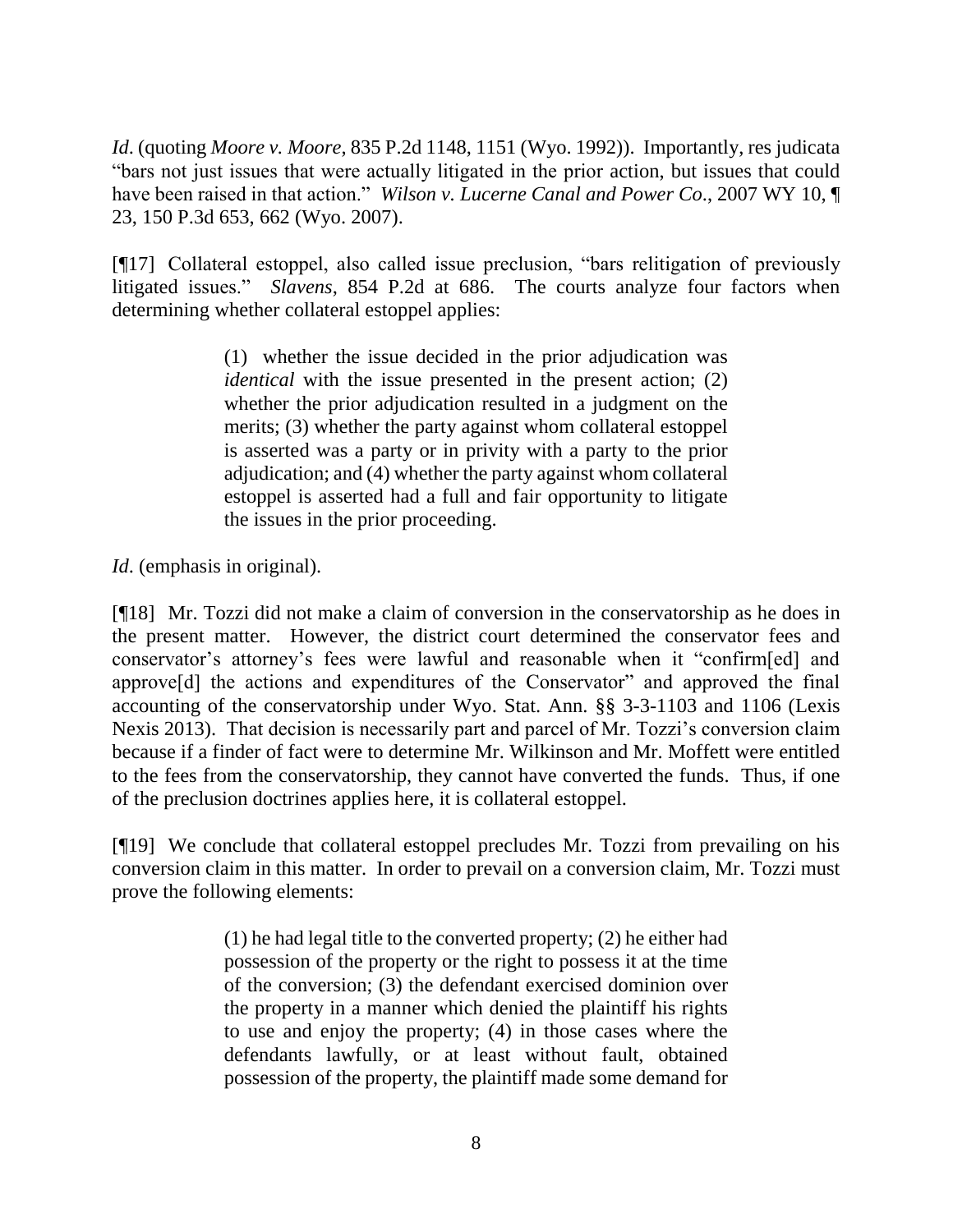the property's return which the defendant refused; and (5) the plaintiff has suffered damage by the loss of the property.

*Johnson v. Reiger*, 2004 WY 83, ¶ 27, 93 P.3d 992, 999-1000 (Wyo. 2004). In order to demonstrate he had the right to possess the money paid in fees at the time of conversion, Mr. Tozzi would have to prove that Mr. Wilkinson and Mr. Moffett took money to which they were not entitled. This exact issue was decided in the previous proceeding when the district court approved the conservator's report, thereby also approving the fees. Therefore, the identical issue has been raised in both proceedings, satisfying the first collateral estoppel factor. *See Slavens*, 854 P.2d at 686 (The claims of slander and defamation, intentional interference with prospective advantage, violation of the duty of good faith and fair dealing, outrageous misconduct, intentional infliction of emotional distress, malicious prosecution, and failure to pay wages brought against the plaintiffs' former employer contained the identical issue of wrongful disciplinary action that was previously litigated in an administrative proceeding.).

[¶20] Further, the district court's approval of the final report and accounting resulted in a judgment on the merits regarding the fees. The purpose of the final order in a conservatorship "confirms an incapacitated person's assets, income, and expenses, but it also adjudicates the propriety of the conservator's management of the incapacitated person's estate." *Greer v. Prof'l Fiduciary, Inc*., 792 N.W.2d 120, 128 (Minn. Ct. App. 2011). The district court's order explicitly stated:

> The Conservator has filed with the Court and served on [Mr. Tozzi] a full and complete accounting to [Mr. Tozzi] and his adult children. No objections have been filed thereto and accordingly, the Court confirms and approves the accountings as required by W.S. §§ 3-3-902 and 3-3-1103 and confirms and approves the actions and expenditures of the Conservator as disclosed in such accounting.

Therefore, the district court concluded the conservator's actions and expenditures within the conservatorship, including the conservator's and his attorney's fees, were appropriate, resulting in a judgment on the merits of that issue.

[¶21] Mr. Tozzi argues collateral estoppel should not apply because he was not a party to the conservatorship proceeding. He claims he could not be a party to the proceeding because he took no action in the conservatorship, and that, while he may be in privity with Mr. Wilkinson as the conservator when it comes to third-parties such as creditors, he is not in privity with Mr. Wilkinson for other purposes. While Mr. Tozzi did not request the commencement of the conservatorship proceedings, the proceedings in their entirety revolved around Mr. Tozzi. For preclusion purposes, a party is defined as: "a person who has been named as a party and has a right to control the lawsuit either personally, or, if not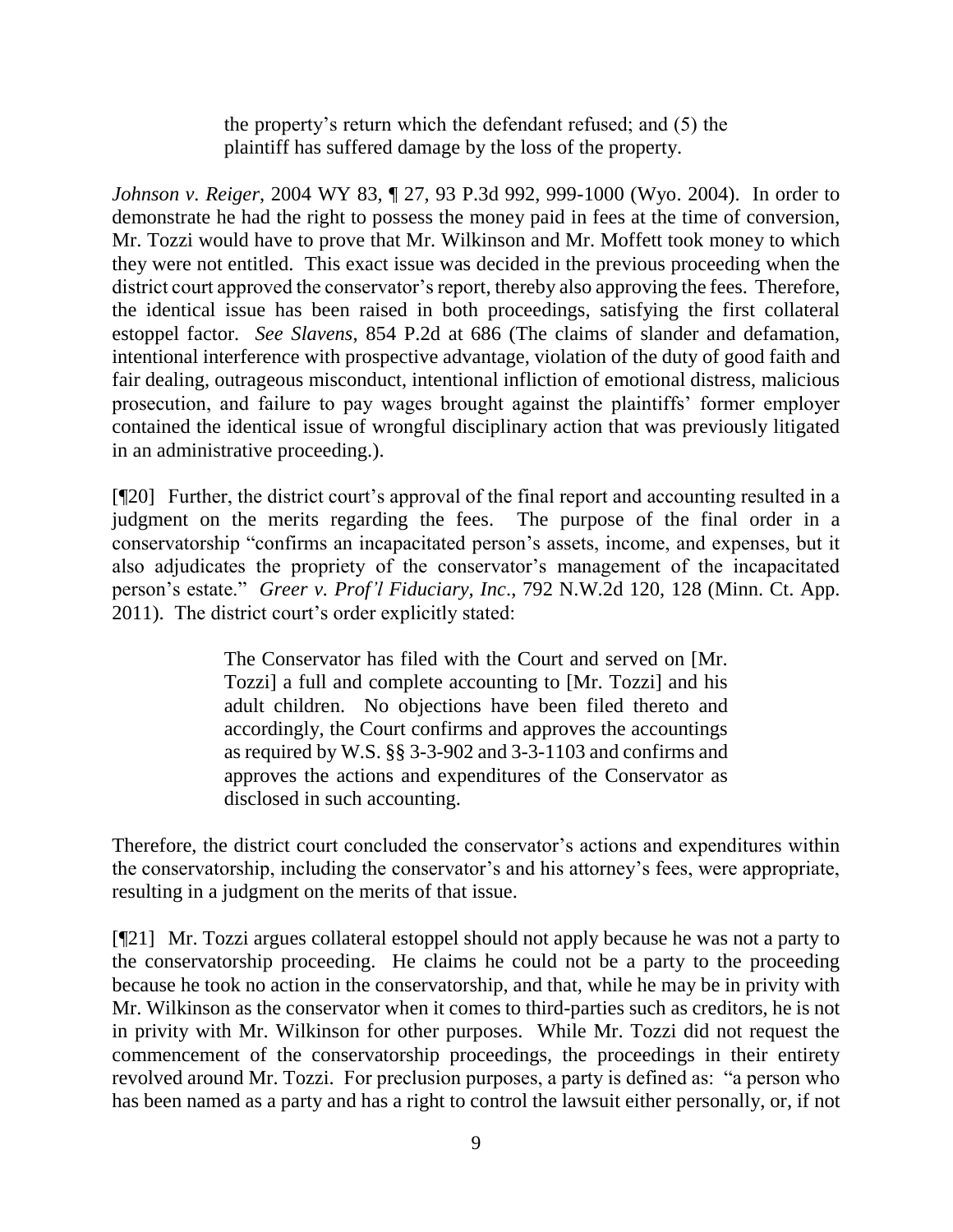fully competent, through someone appointed to protect the person's interest." *Black's Law Dictionary* 1232 (9<sup>th ed. 2009). Mr. Tozzi certainly had the right to control the</sup> conservatorship himself or through his conservator who was appointed to protect Mr. Tozzi's interests.

[¶22] The fact that Mr. Tozzi was the ward in the conservatorship does not mean he did not have the opportunity to participate in the proceedings on a personal level. The conservator statutes require that Mr. Tozzi receive notice and give him the opportunity to assert control in parts of the conservatorship. *See* Wyo. Stat. Ann. § 3-3-102(a) (Lexis Nexis 2013) ("Notice of filing of a petition for appointment of an involuntary conservator shall be served on the proposed ward . . ."); Wyo. Stat. Ann. § 3-3-103 (Lexis Nexis 2013) ("After the petition is filed  $\dots$  the proposed ward  $\dots$  may demand a jury trial  $\dots$ "); Wyo. Stat. Ann. § 3-3-1103 (LexisNexis 2013) ("Notice of hearing on the final report of a conservator shall be served on the ward or his personal representative unless notice is waived."); Wyo. Stat. Ann. § 3-3-1105(a) (Lexis Nexis 2013) ("At any time, not less than six (6) months after the appointment of a guardian or conservator, the ward may petition the court alleging that he is no longer a proper subject of the guardianship or conservatorship and asking that the guardianship or conservatorship be terminated."). Thus, Mr. Tozzi was a party to the conservatorship and collateral estoppel can be asserted against him in the present action.

[¶23] Finally, Mr. Tozzi argues he did not have a full and fair opportunity to litigate the issue regarding the fees in the conservatorship because he was "legally unable to take legal action except through his [c]onservator and attorney[.]" We disagree. Mr. Tozzi argues Mr. Wilkinson and Mr. Moffett actively prohibited Mr. Tozzi from participating in any way in the conservatorship proceedings. However, he has not made any allegations that they prohibited his participation once the court determined the conservatorship should be terminated. The district court approved the final report and accounting two and a half months after it found Mr. Tozzi was capable of managing his own affairs. Mr. Tozzi has not alleged he did not receive notice of the final report and accounting, and the district court's order is clear Mr. Tozzi received notice of the hearing the court held before approving the report. When it approved the report, the court noted that no objections to the report had been filed. If Mr. Tozzi wanted to contest the fees as unreasonable, he had the opportunity to do so. Significantly, he did not file an appeal from that order. *See Slavens*, 854 P.2d at 686-87.

[¶24] Mr. Tozzi's ability to fully litigate this issue is also demonstrated by the fact that he retained counsel and filed a motion under Rule 60(b) challenging the fees approved in the final report and accounting. In the motion, Mr. Tozzi alleged Mr. Wilkinson and Mr. Moffett failed to comply with the conservator statutes and submitted false and unreasonable claims in the final report and accounting. He also alleged the Appellees all misrepresented various facts to the district court involving Mr. Tozzi's desire to participate in the conservatorship and divorce proceedings. The district court denied the motion on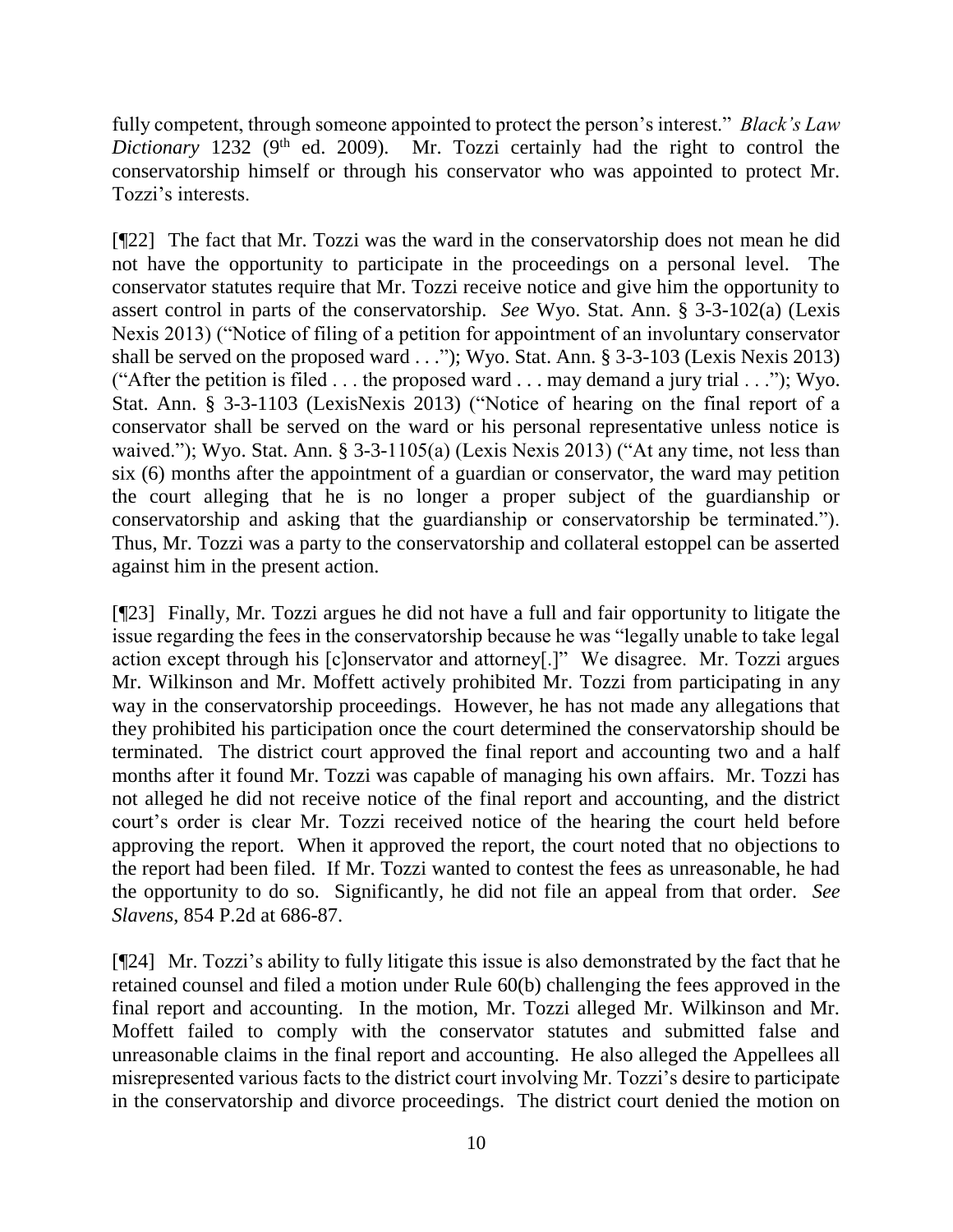the bases that Mr. Tozzi did not file the motion within a reasonable time (one year after the court approved the final report and accounting) and his misrepresentation allegations, without supporting affidavits or other evidence, were insufficient to demonstrate clear and convincing evidence of fraud as required by Rule 60. Again, Mr. Tozzi did not appeal the district court's decision; instead choosing to collaterally attack the court's order by filing a separate lawsuit. *See Greer*, 792 N.W.2d at 129.

[¶25] The district court appropriately applied collateral estoppel to bar Mr. Tozzi from relitigating an issue that had been considered and decided in the conservatorship proceedings. Because the court had already approved the fees, Mr. Tozzi could not prove Mr. Wilkinson and Mr. Moffett had unlawfully converted the funds in the instant action, and Mr. Wilkinson and Mr. Moffett were entitled to summary judgment on this claim.

[¶26] Mr. Tozzi makes a cursory argument that the law of the case doctrine precluded the district court from using collateral estoppel in the summary judgment order. His argument consists of a conclusory statement followed by a one sentence quotation. The argument contains no legal analysis of the law of the case doctrine and its applicability here. This Court may decline to consider claims not supported by cogent argument and pertinent legal authority. *Burnett v. Burnett*, 2017 WY 57, ¶ 7, 394 P.3d 480, 482 (Wyo. 2017). Additionally, this is the first time Mr. Tozzi has asserted the law of the case doctrine. This Court generally declines to review issues raised for the first time on appeal. *Walter v. Walter*, 2015 WY 53, 17, 346 P.3d 961, 966 (Wyo. 2015). For these reasons, we decline to consider this argument.

[¶27] Mr. Tozzi also brings the following claim in his brief in the appeal of his claims against Mr. Wilkinson and Mr. Moffett: "In a [c]onservatorship, do Wyoming Statutes require submission of detailed billings to the [c]ourt for approval of attorney's fees and [c]onservator fees?" The substance of his argument is the district court should not have approved the conservator's fees or the conservator's attorney's fees without first reviewing detailed and itemized statements describing the fees. This is simply another way Mr. Tozzi attempts to attack the propriety of Mr. Wilkinson's and Mr. Moffett's fees. As already discussed, the district court determined the fees were appropriate in the conservatorship proceedings and Mr. Tozzi had the opportunity to fully litigate the issue. Therefore, he is barred from relitigating the issue here.

[¶28] While Mr. Tozzi does not challenge on appeal the application of collateral estoppel to his claims against Mr. Mulligan, he does raise a separate claim that is clearly barred by collateral estoppel for the same reasons explained above: "Is an attorney hired by a [c]onservator a third party claimant, such that his claim for attorneys' [fees] must be submitted in accordance with statute?" He argues Mr. Wilkinson should have submitted Mr. Mulligan's fees for the divorce proceedings through the claim process for conservatorships contained in Wyo. Stat. Ann. §§ 3-3-701 to 711 (Lexis Nexis 2013). It is obvious Mr. Tozzi makes this claim to collaterally attack the district court's approval of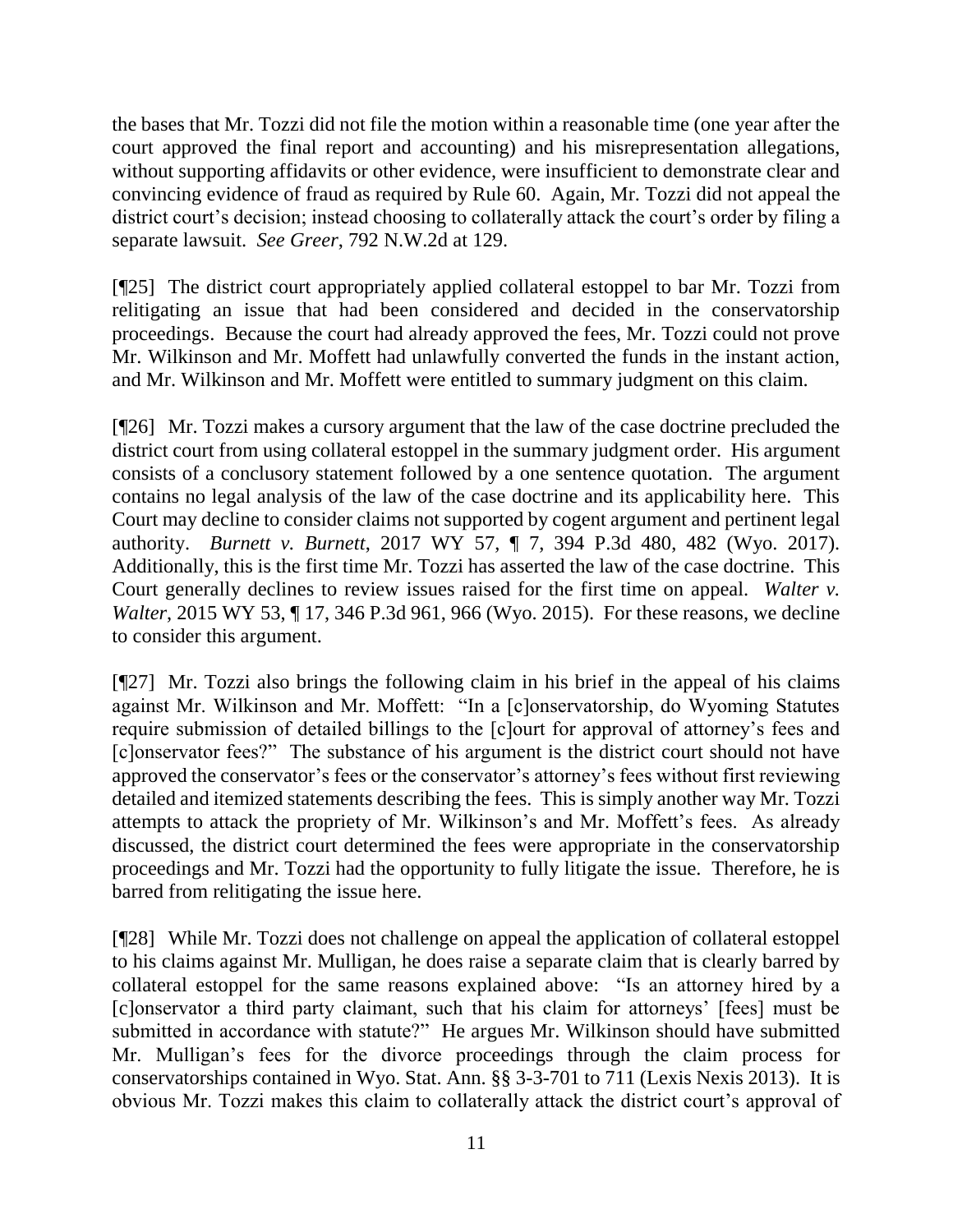fees in the conservatorship proceedings. Mr. Tozzi made this same argument in his Rule 60 motion. Mr. Tozzi could have appealed the court's order denying the motion, but he did not do so. Consequently, he is precluded from raising the issue in these proceedings.

## **Affidavit and Designation of Henry Bailey**

[¶29] Mr. Tozzi filed an affidavit from his legal malpractice expert, Henry Bailey, contemporaneously with his responses to the summary judgment motions. After a request from Mr. Mulligan and Mr. Moffett, the district court struck Mr. Bailey's affidavit. Mr. Tozzi argues the district court's decision to strike the affidavit was erroneous. However, within the argument he also appears to take issue with the district court's conclusions in the summary judgment order regarding the opinions Mr. Bailey expressed in his expert witness designation. Mr. Tozzi's argument on this issue is confusing and conflates various issues without ever clearly addressing any of them. Much of the difficulty with Mr. Tozzi's argument stems from factual assertions he makes that are clearly contrary to the record.

[¶30] In an attempt to make sense of Mr. Tozzi's argument, we first describe what occurred in the district court. The court's scheduling order required the parties to designate their expert witnesses by October 14, 2016. Wyoming Rule of Civil Procedure 26(a)(2) requires that the designation be accompanied by a report that includes a complete statement of all opinions the witness will express and the basis and reasons for them, the facts or data considered by the witness in formulating the opinions, and the witness's qualifications. Mr. Tozzi filed his expert designation on the deadline and the designation contained Mr. Bailey's opinions and the facts and data he considered in reaching those opinions. The parties deposed Mr. Bailey and he explained the source of information for his opinions and what documents he did and did not review. He testified that he would not be giving any opinions regarding causation because he did not have any information on which to base an opinion about any effect of the Appellees' actions on the outcome of the case. He also explained he would not be offering opinions regarding damages for the same reason.

[¶31] With his responses to the various motions for summary judgment, Mr. Tozzi filed an affidavit from Mr. Bailey. The affidavit contained opinions that had not been disclosed in Mr. Bailey's designation and were contrary to his deposition testimony. For example, Mr. Bailey offered multiple opinions regarding causation in his affidavit. Mr. Moffett and Mr. Mulligan moved to strike Mr. Bailey's affidavit under Wyoming Rule of Civil Procedure 37(c). Mr. Tozzi did not file a response to the motion. The district court agreed that the opinions contained in Mr. Bailey's affidavit should have been disclosed in the expert designation and granted the motion to strike the affidavit from its consideration.

[¶32] Mr. Tozzi's argument on appeal does not focus on whether the district court properly struck Mr. Bailey's affidavit as a sanction under Rule 37. In fact, Mr. Tozzi's argument does not even mention Rule 37. Instead, his focus is on whether the information contained in Mr. Bailey's affidavit was admissible. The district court's decision to strike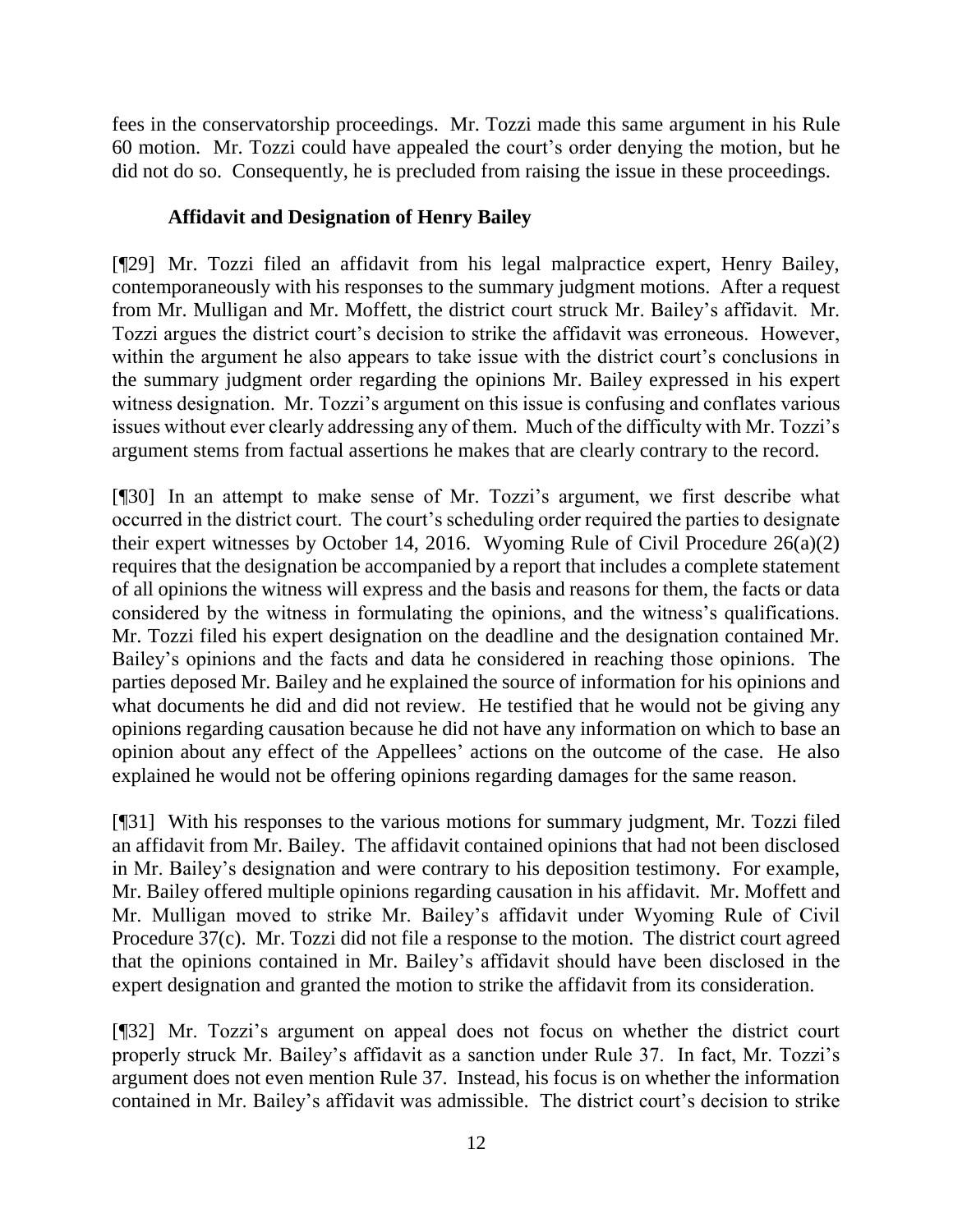the affidavit, however, had nothing to do with the admissibility of the information contained in the document. Because Mr. Tozzi does not challenge the district court's actual reasoning for striking the affidavit, we decline to consider this argument any further.

[¶33] It is important to point out that the district court's decision to strike the affidavit had no bearing on the district court's ability to consider Mr. Bailey's opinions that were timely disclosed in his designation. The record discloses the district court did, in fact, consider Mr. Bailey's timely disclosed opinions, but determined the opinions were made without an independent review of the Appellees' files, the court file regarding the conservatorship and the divorce, or the entirety of the depositions. The court concluded Mr. Bailey's opinions were based upon speculation, conclusions, and hypotheticals, rendering an insufficient foundation for those opinions in a legal malpractice case. The court also found the opinions were insufficient to counter each of the Appellees' prima facie showings that there were no genuine issues of material fact in dispute.

[¶34] Mr. Tozzi argues the district court's decision on Mr. Bailey's opinions is contrary to established law. We need not consider this argument because, as will be discussed below, even if the district court had considered Mr. Bailey's designated opinions and deposition testimony in its entirety, Mr. Tozzi nonetheless failed to carry his burden in summary judgment.

## **Summary Judgment**

[¶35] Mr. Tozzi challenges the district court's decision to grant summary judgment in favor of the Appellees. His argument is difficult to understand but appears to assert the district court failed to consider a host of material issues of fact that he claims are in dispute. As analyzed above, the district court properly determined collateral estoppel prevented Mr. Tozzi from challenging the reasonableness of the attorney's and conservator's fees, resulting in summary judgment in favor of the Appellees on the conversion claim. Therefore, we need only consider the district court's decision to grant summary judgment in favor of the Appellees on the malpractice and breach of fiduciary duty claims.

# *Attorney Malpractice*

[¶36] To prevail on an attorney malpractice claim, the plaintiff must prove: (1) the accepted standard of care in the legal profession; (2) the attorney's conduct departed from that standard; and (3) the attorney's conduct was the legal cause of the plaintiff's injuries. *Moore v. Lubnau*, 855 P.2d 1245, 1248 (Wyo. 1993). An attorney is "held to that degree of care, skill, diligence, and knowledge commonly possessed and exercised by a reasonable, careful, and prudent lawyer in Wyoming." *Id.* at 1250. To establish (1) the applicable standard of care, (2) whether there was a breach of that standard, and (3) whether the breach was the proximate cause of the injuries, a party will typically need to present expert testimony. "Expert testimony is necessary because most lay people are not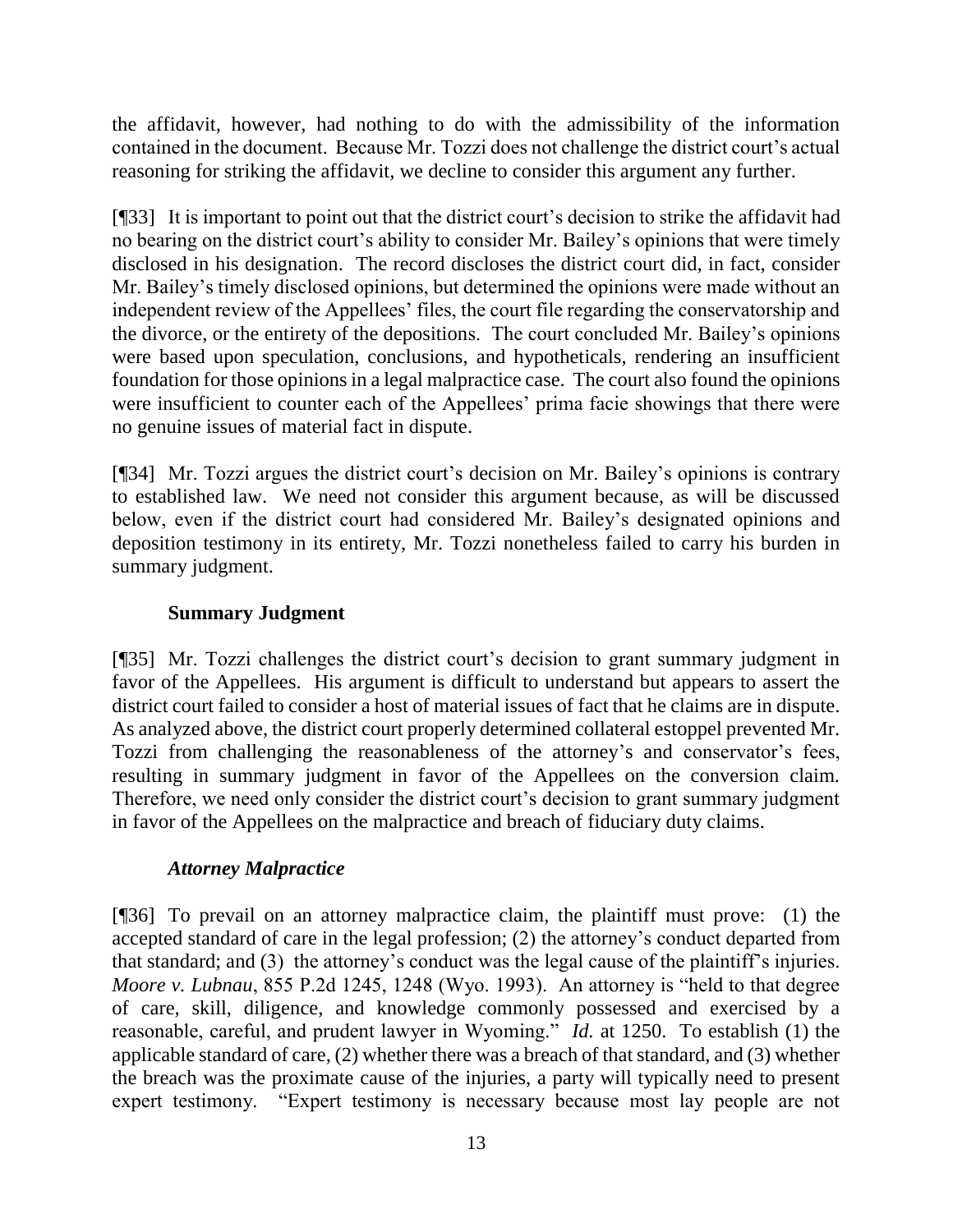competent to pass judgment on legal questions." *Id*. at 1249; *Meyer v. Mulligan*, 889 P.2d 509, 516 (Wyo. 1995). We have recognized that expert testimony may not be necessary only "when a lay person's common sense and experience are sufficient to establish the standard of care." *Bevan v. Fix*, 2002 WY 43, ¶ 40, 42 P.3d 1013, 1026 (Wyo. 2002).<sup>1</sup>

[¶37] Summary judgment proceedings in a malpractice action are similarly driven by these requirements.

> In the procedural posture of summary judgment, . . . the attorney, as the moving party, first must make a prima facie showing that no genuine issue of material fact exists before summary judgment can be granted in his favor. To that end, the attorney, through expert testimony or affidavit, is required to demonstrate that his conduct conformed to the accepted standard of legal care.

*Gayhart v. Goody*, 2004 WY 112, ¶ 17, 98 P.3d 164, 169 (quoting *Bevan*, ¶ 41, 42 P.3d at 1026). If the movant meets this burden, the burden shifts to the plaintiff to demonstrate through expert testimony that the attorney's conduct did not meet the required standard of care. *Gayhart*, ¶ 17, 98 P.3d at 169. If the plaintiff does not provide expert testimony making this showing, he has failed to establish a genuine issue of material fact exists. *Moore*, 855 P.2d at 1251.

[¶38] Mr. Mulligan designated Frank Chapman, an attorney with forty years of experience handling divorces, as an expert witness. Mr. Chapman opined that Mr. Mulligan's actions conformed to the accepted standard of legal care and that he exercised the degree of care, skill, diligence and knowledge commonly possessed and exercised by a reasonable, careful, and prudent lawyer in Wyoming. His affidavit contains a detailed analysis of what Mr. Mulligan did during the divorce proceedings and why his conduct met the standard of care. He also explains there had been no evidence presented to support Mr. Tozzi's claims that Mr. Mulligan ignored Mr. Tozzi's wishes or prevented him from participating in the divorce trial. He also explains why, in his opinion, Mr. Tozzi did not suffer any damages from the outcome of the divorce, and if he did, the damages could not be attributed to Mr. Mulligan's actions. Although Mr. Chapman primarily reviewed the actions of Mr.

 $<sup>1</sup>$  Mr. Tozzi argues the common sense exception to the expert witness requirement applies here. However,</sup> other than citing to *Moore*, 855 P.2d at 1249, for the proposition that a common sense exception exists, Mr. Tozzi has directed this Court to no authority, from Wyoming or otherwise, that would support his argument that the malfeasance he has alleged against the Appellees is within the common knowledge and understanding of a lay person, thereby negating the necessity of expert testimony. Without providing cogent legal analysis demonstrating expert testimony is unnecessary to prove Mr. Tozzi's claims, we decline to deviate from the general rule that expert testimony is necessary to demonstrate the standard of care and causation elements of a malpractice claim. *Burnett*, ¶ 7, 394 P.3d at 482.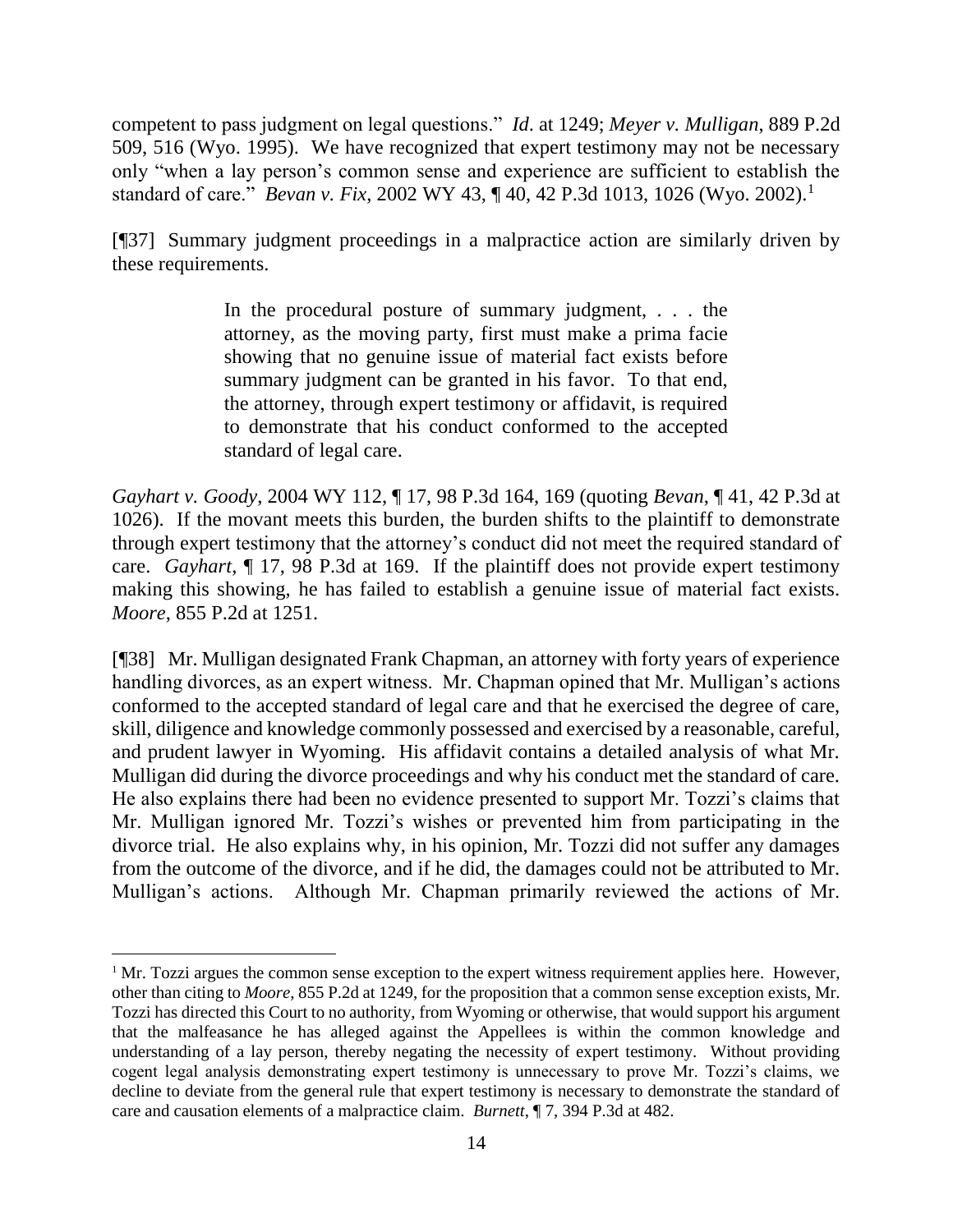Mulligan, he also opined Mr. Moffett's actions during the divorce proceedings met the required standard of care.

[¶39] Mr. Moffett designated Melissa Schwartz, an attorney who has acted as a fiduciary and represented fiduciaries for twenty years, as an expert. Ms. Schwartz opined that Mr. Moffett met the required standard of care while representing Mr. Wilkinson as conservator for Mr. Tozzi. She also opined that, because he met the standard of care, Mr. Moffett could not have caused an adverse outcome for Mr. Tozzi. In her report, she discussed each of the allegations made against Mr. Moffett and explained how he acted reasonably and met the standard of care in each instance.

[¶40] Through the expert reports and affidavits, Mr. Mulligan and Mr. Moffett carried their initial burden of proof, demonstrating through expert testimony that their conduct met the accepted standard of legal care, and if Mr. Tozzi had suffered damages, those damages were not caused by Mr. Mulligan or Mr. Moffett. *Moore*, 855 P.2d at 1248; *Meyer*, 889 P.2d at 516. Therefore, the burden shifted to Mr. Tozzi to demonstrate, through the use of expert testimony, that Mr. Mulligan's and Mr. Moffett's conduct did not meet the standard of care and that conduct caused Mr. Tozzi's damages. *Moore*, 855 P.2d at 1251. A review of Mr. Tozzi's expert reports shows he failed to carry his burden.

[¶41] Mr. Tozzi did not present any expert testimony that even alleged Mr. Mulligan's or Mr. Moffett's conduct was the cause of Mr. Tozzi's claimed damages. He relied solely upon the opinions of Mr. Bailey. While Mr. Bailey opined that Mr. Mulligan and Mr. Moffett breached the standard of care in many ways, he did not render any opinion that these actions resulted in damages. In his deposition, Mr. Bailey testified as follows regarding causation:

> Q. (By [Mr. Moffett's counsel]) Are you going to render any causation opinion in this case that had my client, Denny Moffett, done something different, it would have changed Judge Day's determination and changed the outcome of the case?

A. [(Mr. Bailey)] No.

Q. So no causation opinions at all.

A. I don't have anything to base it on.

Q. (By [Mr. Mulligan's counsel]) I just have one more followup. Do you remember the questions and the answers about causation when he was asking whether you had any causation - -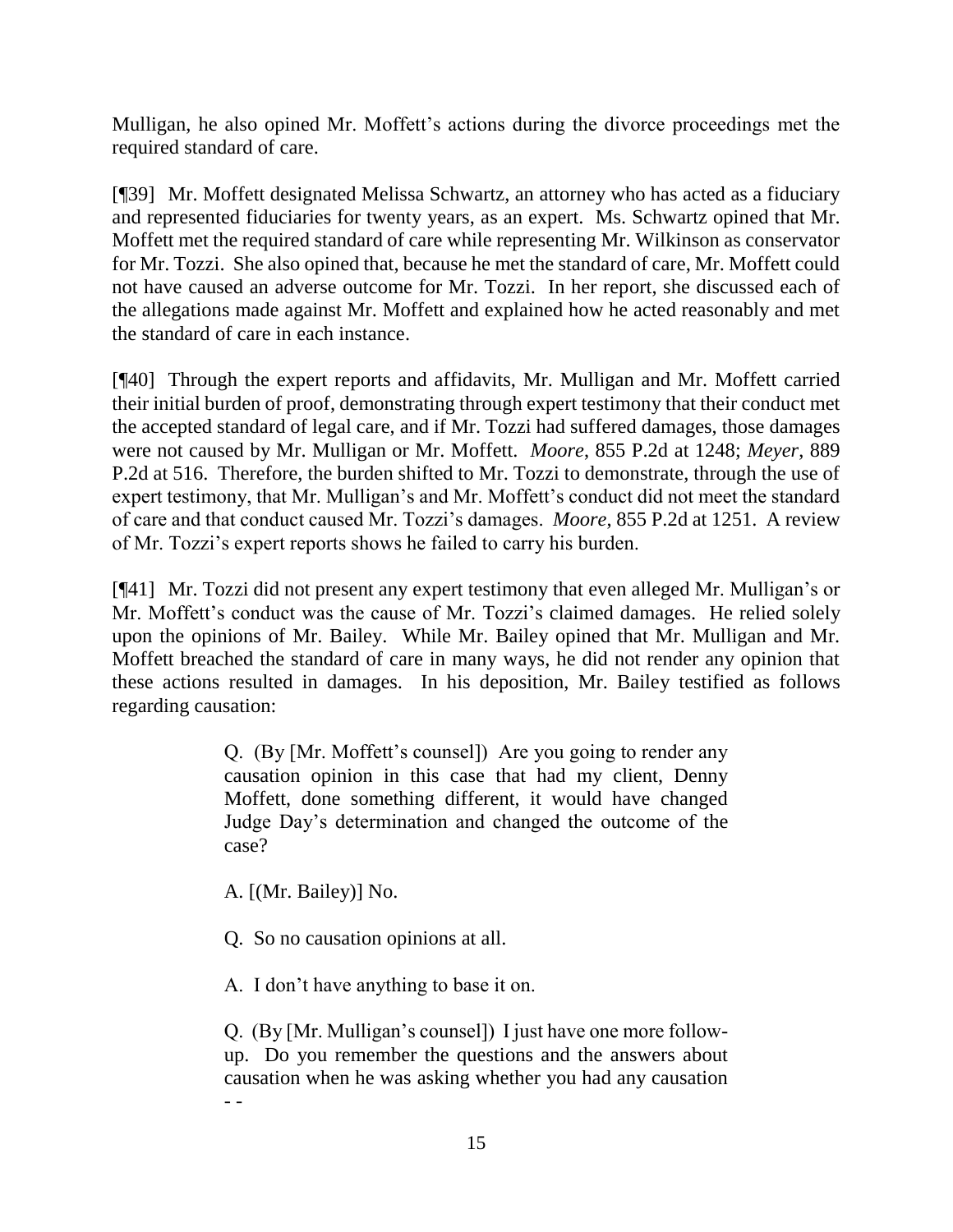A. [(Mr. Bailey)] Correct.

Q. - - based opinions that anything, whether anything that Mr. Moffett did would have made a difference, and you said no? My question, follow-up question, is are you of the same view with Mr. Mulligan?

A. I'm of the same view, because I don't know what the outcome was.

Q. And you cannot then say it would have been any different.

A. No.

[¶42] Mr. Tozzi tried to remedy the lack of causation evidence by submitting Mr. Bailey's affidavit that contained causation opinions. However, as discussed above, the court struck the affidavit because Mr. Tozzi failed to disclose those opinions by the court-imposed deadline in the scheduling order. This left Mr. Tozzi with the opinions, or lack thereof, contained in Mr. Bailey's report and deposition. Mr. Tozzi failed to establish a genuine issue of material fact existed regarding the elements of causation and damages, and Mr. Mulligan and Mr. Moffett were entitled to judgment as a matter of law. *Moore*, 855 P.2d at 1251 (the plaintiff's "failure to submit countervailing expert testimony established that no genuine issue of material fact existed and that summary judgment was appropriate.").

## *Accountant Malpractice/Breach of Fiduciary Duty*

[¶43] Mr. Tozzi brought a claim of accountant malpractice and a claim for breach of fiduciary duty against Mr. Wilkinson. In his complaint, he listed specific items of damages he claimed were caused by Mr. Wilkinson's actions. These claims fail for reasons similar to his claims for legal malpractice—he failed to present evidence that demonstrates there is a genuine issue of material fact with respect to his claimed damages.

[¶44] Mr. Wilkinson designated Michael Blackburn as an expert witness. In his report, Mr. Blackburn explained that Mr. Wilkinson's actions met the required standard of care, consequently making it impossible for Mr. Tozzi to have suffered the damages he claimed. Further, Mr. Wilkinson submitted the deposition testimony of Mr. Tozzi's fiduciary expert, Catherine Seal, which demonstrated Ms. Seal did not have an opinion on whether Mr. Tozzi suffered damages as a result of Mr. Wilkinson's actions:

> Q. [(By Mr. Wilkinson's counsel)] I'm asking you as an expert whether you have an opinion as to whether he suffered any financial damages as a result of action by Jeff Wilkinson.